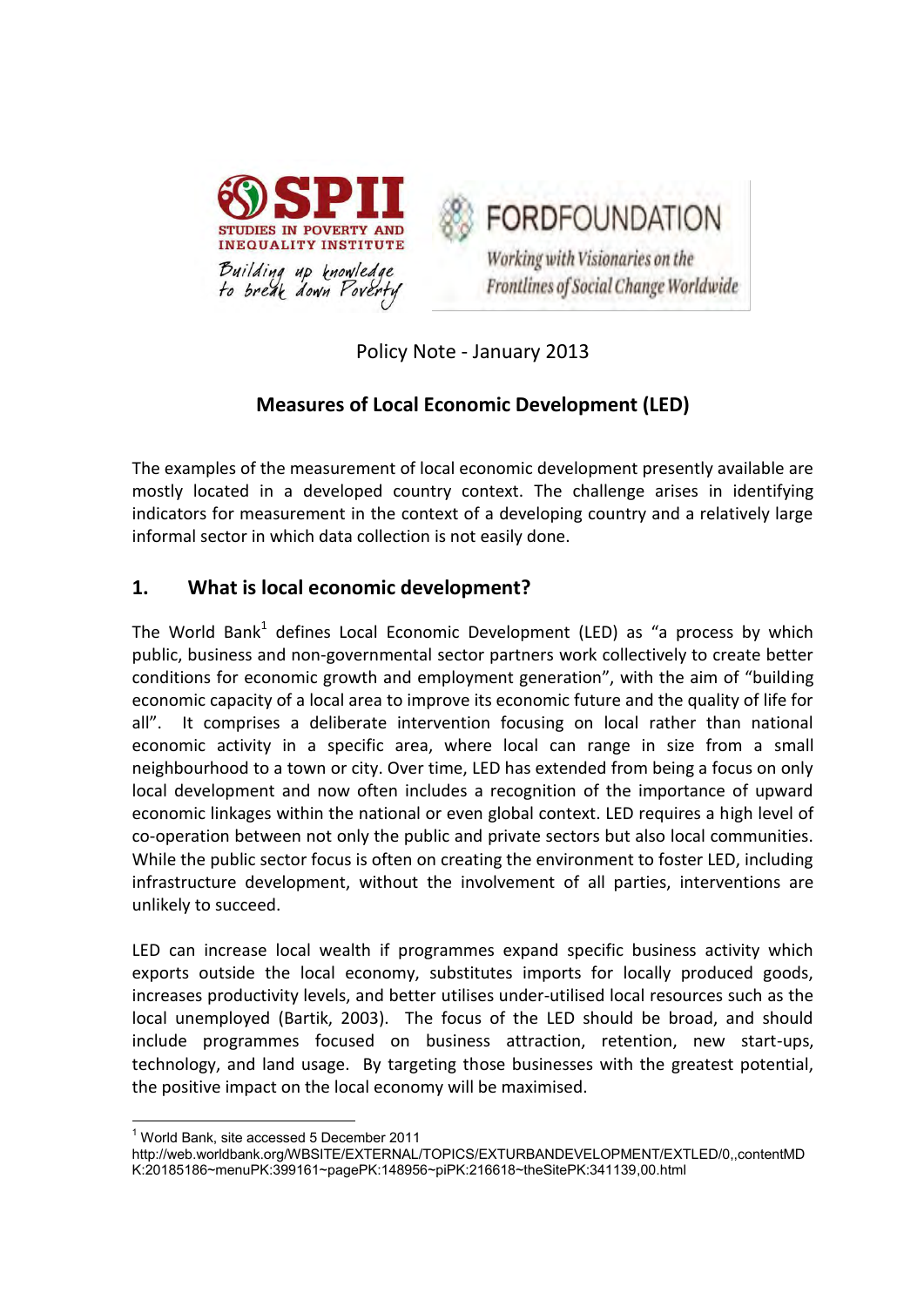# **2. Why stimulate local economic development?**

Local economic development (LED) is an important instrument for addressing poverty, through the creation of jobs and through stimulating local economic growth. The ILO<sup>2</sup> highlights how centralised and macroeconomic policies have not supported local development; this has led to higher levels of regional unbalance, thus the need for LED strategies as a means to focus on decentralisation. LED supports local development through the establishment of industries, factories and small businesses, integrating work and residential areas, and the development of local infrastructure.

Goetz's (1994) uneven development hypothesis suggests that it is simpler to co-ordinate development activities amongst smaller communities since they are more likely to face similar development issues. The size of a community is also linked to demographic and economic characteristics. Goetz argues that cities are motivated to adopt non-traditional economic development policies because of uneven development or the existence of both wealth and poverty in cities; thus smaller communities with potentially fewer differences would make the policy development process simpler.

The importance of stimulating local economic development lies in its role in the reduction of poverty; by focusing on local development, solutions can be tailored to support communities in a specific area. While the means to achieve local economic development may vary, having the necessary commitment from those delivering services and from the community is important. To achieve local economic development, a strategy is required which will assist in the integration of economic, social and environmental objectives.

Local economic development, because of its ability to promote suitable conditions for sustainable employment, small and medium enterprise creation and growth, has resulted in growing interest from policy makers.

There are two principal advantages to Local Economic Development:

- LED overcomes market failures, mainly because it generates trusts, assists in matching collective and individual interests, and reduces, after an initial period, production costs;
- LED galvanises the population, mainly because it provides objectives and a sense of purpose and it stimulates citizen participation and entrepreneurial ventures.

The implementation of LED policies often requires public-private partnerships, local government leadership, community involvement and the establishment of a Local Economic Development Agency to ensure momentum to the process.

The Department of Provincial and Local Government has identified the key principles underlying South African LED policies in a document entitled Stimulating and developing

 $\overline{\phantom{a}}$ <sup>2</sup> <http://www.ilo.org/global/topics/employment-promotion/local-economic-development/lang--en/index.htm>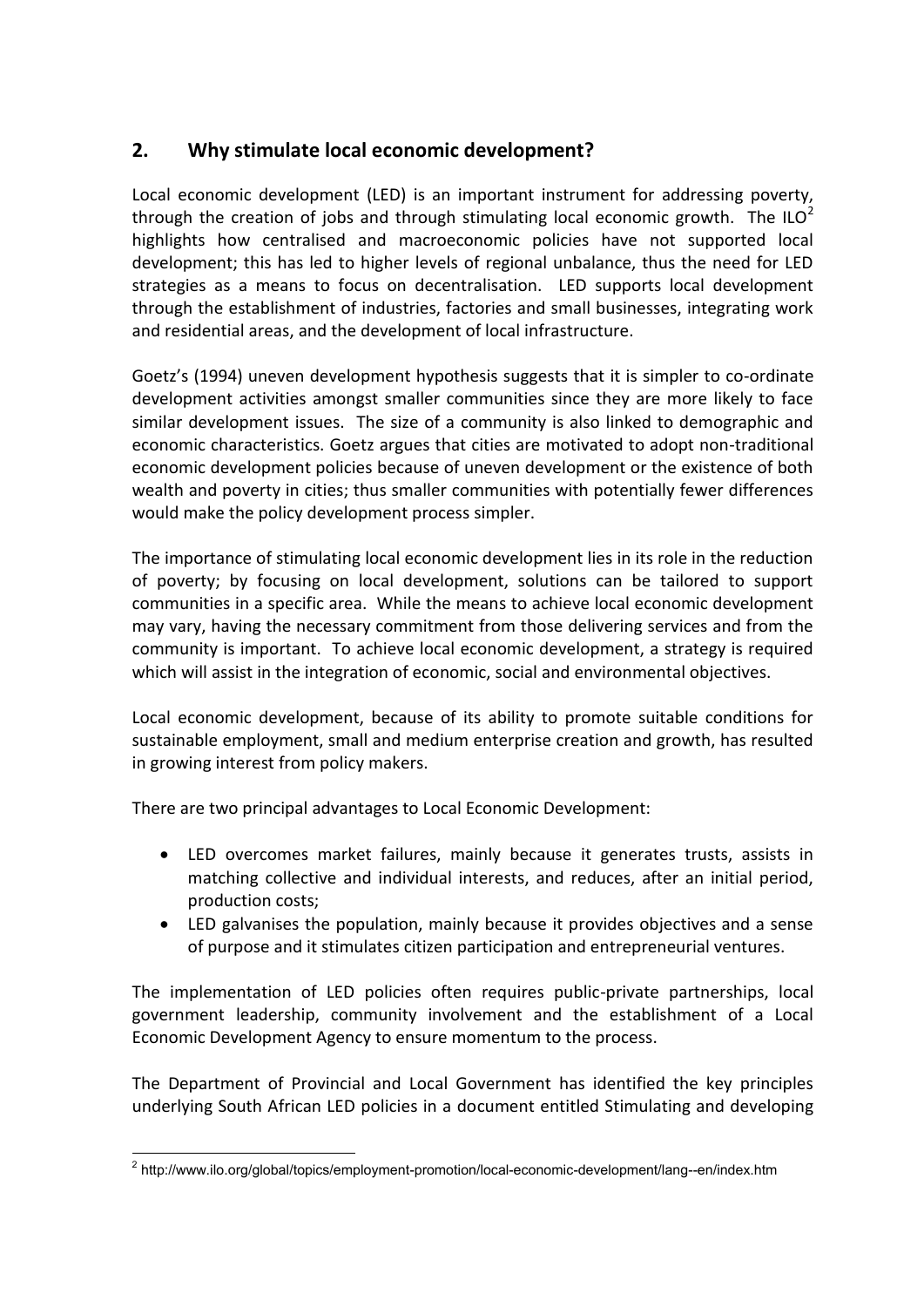sustainable local economies: *National Framework for Local Economic Development in South Africa, 2006-2011*. They are:

- 1. LED strategies must prioritise job creation and poverty alleviation.
- 2. LED must target previously disadvantaged people, marginalised communities and geographical regions, black economic empowerment enterprises and SMMEs to allow them to participate fully in the economic life of the country.
- 3. There is no single approach to LED. Each locality may develop an approach that is best suited to its local context.
- 4. LED promotes local ownership, community involvement, local leadership and joint decision making.
- 5. LED involves local, national, and international partnerships between communities, businesses and government to solve problems, create joint business ventures and build local areas.
- 6. LED uses local resources and skills and maximizes opportunities for development.
- 7. LED involves the integration of diverse economic initiatives in an all-inclusive approach to local development
- 8. LED relies on flexible approaches to respond to changing circumstances at local, national and international level.

### **3. What are the ways to stimulate LED?**

Most economic development programmes provide benefits to the business sector through incentives such as a financial subsidy. Bartik (2003) suggests that a subsidy to business would be appropriate in the following circumstances:

- If the programme affects a large enough number of businesses such that it increases local competition in the area. This could lead to an improvement in quality and lower prices with benefits to the local community.
- If the programmes support businesses which are socially beneficial.
- If the programme leads to an increase in productivity levels for a large number of workers, local wages could rise.
- If the programme increases the productivity of assisted businesses by more than the cost of the programme, and the assisted businesses either export outside the local economy or substitute for local imports, as compared to financial incentives, such a programme may support the local economy at a lower cost.

In most cases LED strategies focus on attracting large enterprises which pay high wages and have large multiplier effects for the local economy through incentives. The impact on the local economy is achieved predominantly through incentives or support programmes to businesses. With regard to incentives, by offering a higher incentive upfront, the cost effectiveness of incentives is improved, while it is also important to target the incentives at enterprises which could potentially have the largest impact, including firms which use local suppliers. Business retention programmes are important, since decisions by business owners around the expansion, contraction or closure of businesses affect the local communities through their links to local labour and the local economy through connections with local suppliers. Because of their close links to the local economy, the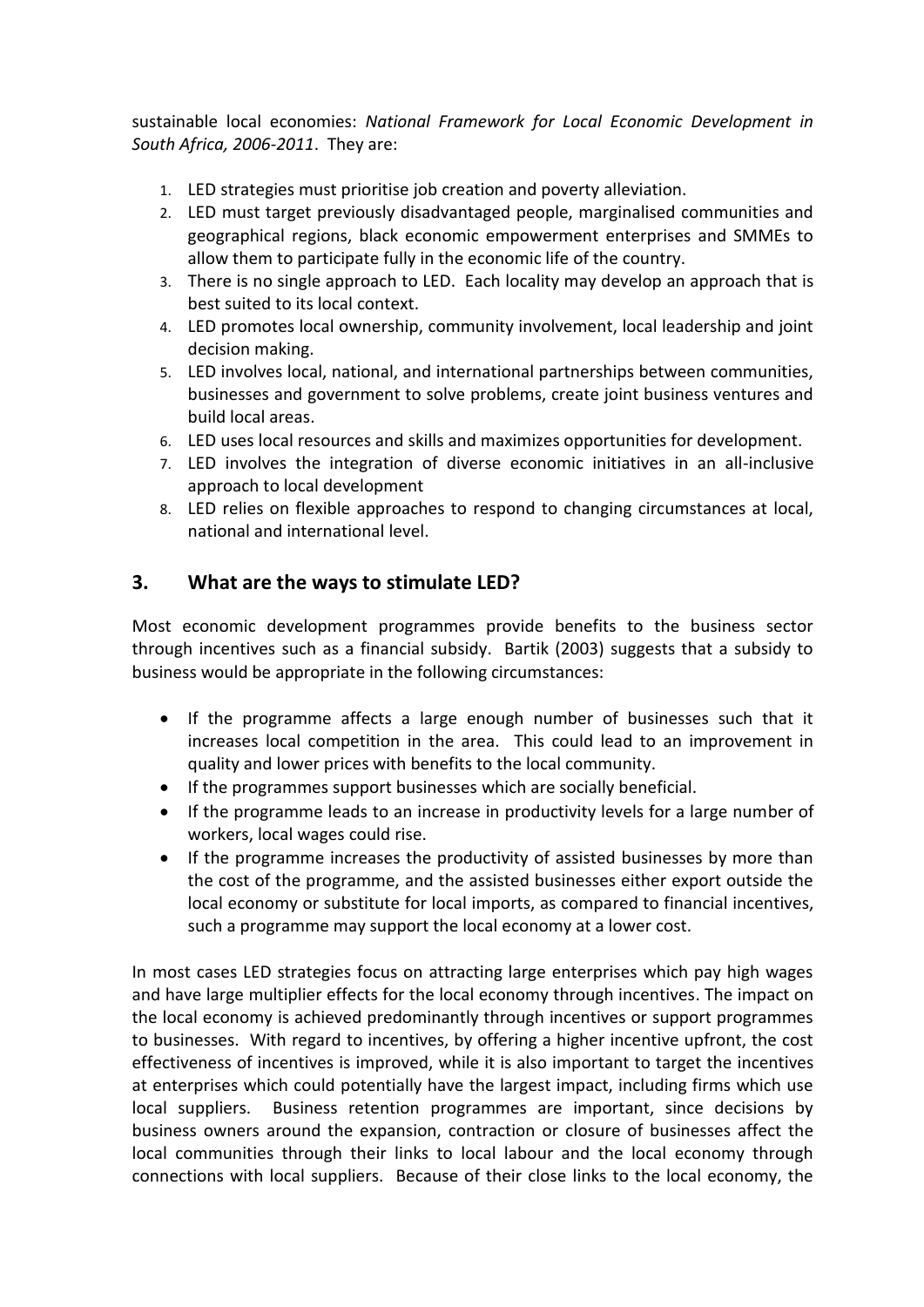support of these firms should lead to increased multiplier effects. Retention programmes are required to identify the needs of local business and then ensure that government services provide programmes that cater for these needs. Business extension programmes provide general advice on business related problems including technology improvements, the development of the work-force, development of management and better marketing strategies, and are mostly targeted to small and medium sized firms. This type of intervention can also assist firms in addressing market failures such as lack of information. Because of the nature of the services provided and the required expertise, these types of programmes are often offered by regional or national institutions. The programmes can be funded by the public sector or by business user fees. $3$ 

An area can also build up expertise and competitive advantage through clustering. Clustering (Bartik, 2003) refers to the specialisation in a particular industry and the related industries in a particular locality. The flow of information and workers within the area provides incentives for the relevant firms to cluster. Clustering assist firms to exploit scarce resources and assist in organising value chains while promoting both co-operation and competition. It has been suggested that clustering may occur naturally in certain areas as enterprises see the value in co-operation and the sharing of resources.<sup>4</sup> By assisting in the identification of a potential cluster, local development institutions are able to support such businesses by providing the services required by them, including training. Local economic development institutions may also encourage the formation of new clusters through the development of new firms.

## **4. What are the measurements of a change in local economic development?**

Evaluating the impact of local economic development (Bartik, 2002) suggests that programmes which provide a service or financial assistance to enterprises should be evaluated using the control and treatment group type of experiment. The statistical analysis should be accompanied by surveys and focus groups to determine whether or not the business is effective. The surveys can be used to determine the effects of the programme on business decision-making. Where there is a cash transfer to firms, surveys may lead to biased findings since firms have an incentive to claim that cash transfers did assist them in order to continue to receive the cash. It would be preferable if surveys focused on how assistance has contributed to a behavioural change for the firm. One could also compare administrative data relative to the programme aims, such as, for example, tax receipts and registration for workmens' compensation. While experiments are able to provide some insights into the conditions required for the success of the programme, it is often important to incorporate focus groups that can provide insights into the strengths and weaknesses of a programme. Thus statistical analysis (randomised

 3 The impact of a business extension service depends on the design of the intervention. For example, if the intervention increases productivity through improvements in technology and management, employment in the particular firm may decline. However, the increase in output from the firm will have multiplier effects on the local economy by increasing employment in the local supply chains and retails that are responding to the increased output.<br><sup>4</sup> In South Africa

In South Africa, often individuals or enterprises do not co-operate; for example, in the informal trade sector, very few traders co-operate and the question arises as to why this is not happening, when in other communities such as immigrant Somalian communities, trader organisations are established and co-operation and sharing of resources occurs.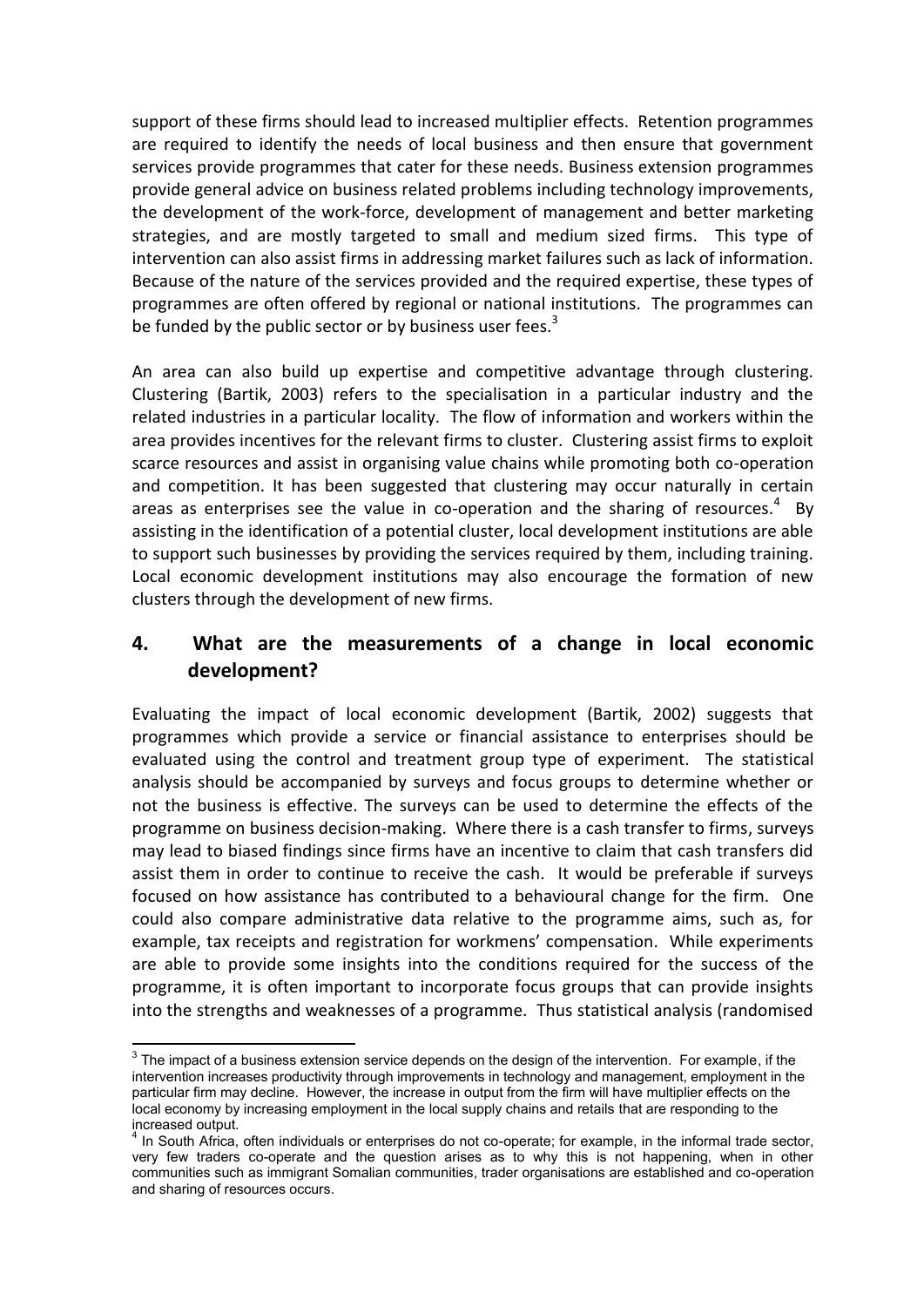experiments) complemented by surveys and focus groups should be undertaken to evaluate local economic development programmes.

The type of evaluation being used should not only focus on the impact of policies on increasing local business growth but should also focus on the benefits for the communities in which they occur, such as the fiscal benefits for government, increases in employment and earnings in the region. Bartik (2003) observes that an evaluation should also indicate how the outcome will vary with possible changes to the scope, scale design or management of the programme; in other words, policy makers will have a clear understanding of why the policy worked. It is important to focus not only on the gross impact but also the net impact, which takes into account the outcomes which would have occurred in the absence of the intervention, i.e. deadweight loss of the intervention.

## **5. Which economic outcomes should be evaluated?**

Bartik (2003) suggest that the easiest outcomes to evaluate are those which proximate impacts on various dimensions of business activities, including:

- 1. The number of business start-ups or expansions
- 2. Job growth
- 3. Productivity growth.

However if public subsidies are utilised to stimulate local economic development through firm support there must also be a broader impact on communities or the so-called public benefit, which includes the increase in local revenue to local governments and increased employment levels amongst communities. As explained, "The public receives benefits from local economic development if the increased local business activity leads to fiscal or employment benefits".

Fiscal benefits are enjoyed when the increased local business activity results in tax revenue which exceeds the required public expenditure increases. Employment benefits occur when the wages of the newly created local jobs exceed the opportunity costs of the non-working time that local residents forego who obtain work because of the newly created jobs ─ the so-called reservation wage.

Bartik (2003) proposes some measures which local government can undertake to increase the employment benefits from LED, namely:

- 1. Encourage local businesses to hire locally by providing better training to local job seekers and providing services to screen these job applicants.
- 2. Focus on high wage premium jobs or jobs which pay well relative to the skills required. Research suggests that growth in these jobs results in higher earnings benefits for local citizens.
- 3. Local economic development should especially be pursued in times of high local unemployment rates, since the benefits from job creation would be greater.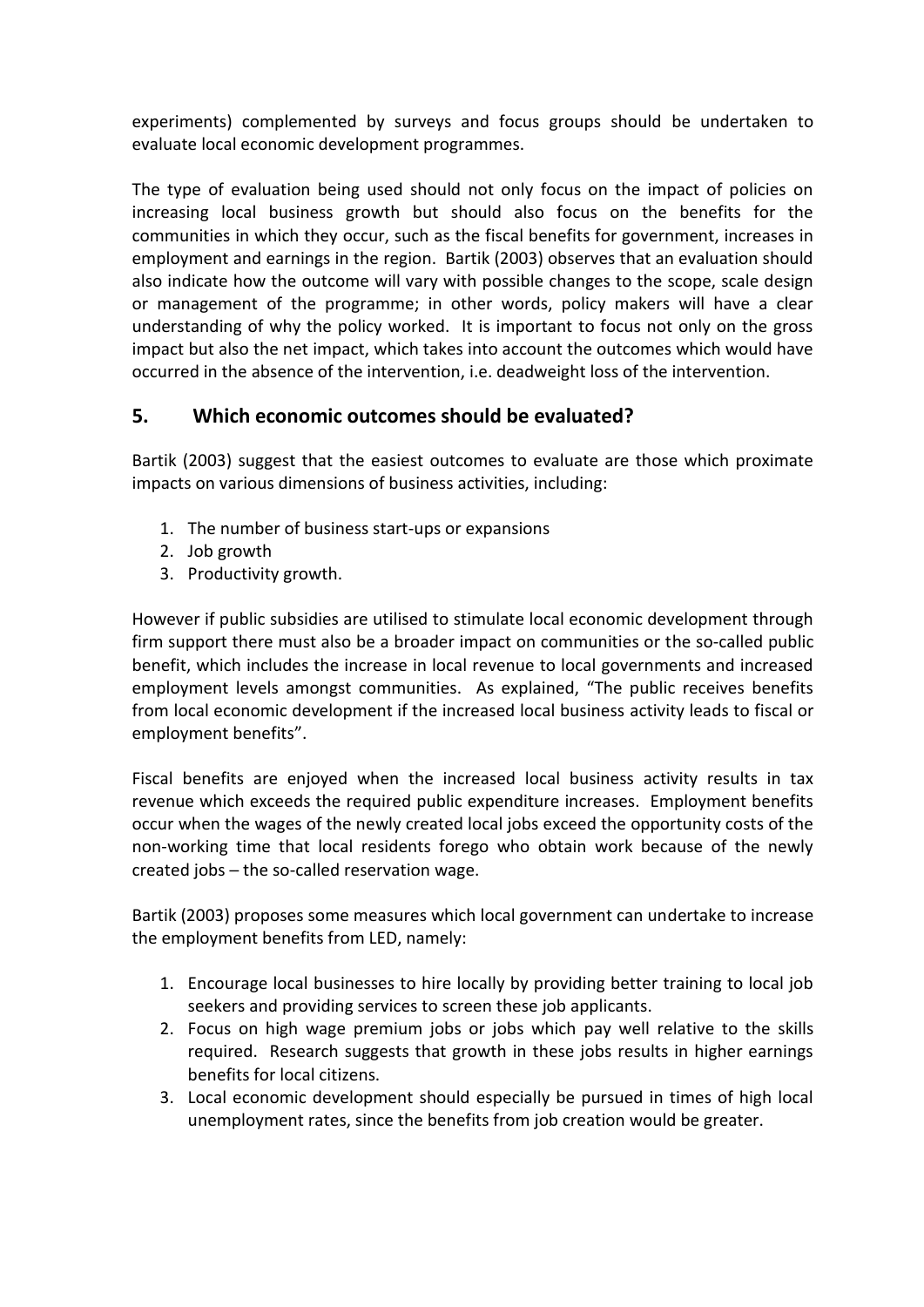The productivity of local firms may be increased by addressing market failures which exist. Market failures could take the following form:

- 1. The required information on how to increase productivity levels.
- 2. Lack of access to capital especially start-ups where the risk are high.
- 3. Lack of available land for business activity.
- 4. Lack of public infrastructure.
- 5. The regulatory environment may prevent SMME development or hinder expansion.

In developed countries, indicators utilised for measuring improvements in local economic development are both micro and macro in nature and include the number of new businesses opened, the number of full-time jobs created, business closures, the number of building permits issued, the change in the unemployment rate, and the percentage of the population living in poverty.

As mentioned, surveys are an important additional tool to understanding the needs of the business community. Information collected during a business survey would typically include a broad range of aspects, including the current business climate, available labour, the requirements of the business from government, the need for and access to finance, and the role which regulations play in supporting or hindering business activities. Depending on whether the policy response is specific or broad, the survey may also target a specific sector or the entire business community in an area.

## **6. Support mechanism for enterprise development**

What are the types of interventions in the pursuit of enterprise development which maximise the spill-over to the local economy? The next section will focus on new business development support, the provision of advice services and the zoning of land for specific activities.

### **7. New Business Development**

The establishment of small businesses is important as this is the sector with large job creation potential. Local small businesses sell and potentially procure locally, thereby assisting the local economy, especially if the sales replace "imports". In addition, if support to these new businesses targets the hiring of those who are difficult to hire within the local community, it further supports the local economy through increases in household income. Establishing new small businesses represents a human capital investment since entrepreneurial ability is also developed.

The types of programmes which are often utilised under new business development for small enterprises provide entrepreneurship training, including skills required to start a business, marketing and financial management, incubators, and access to capital. These programmes are often linked to specific government interventions or programmes, such as providing entrepreneurship training to individuals receiving unemployment benefits as a graduation strategy out of unemployment.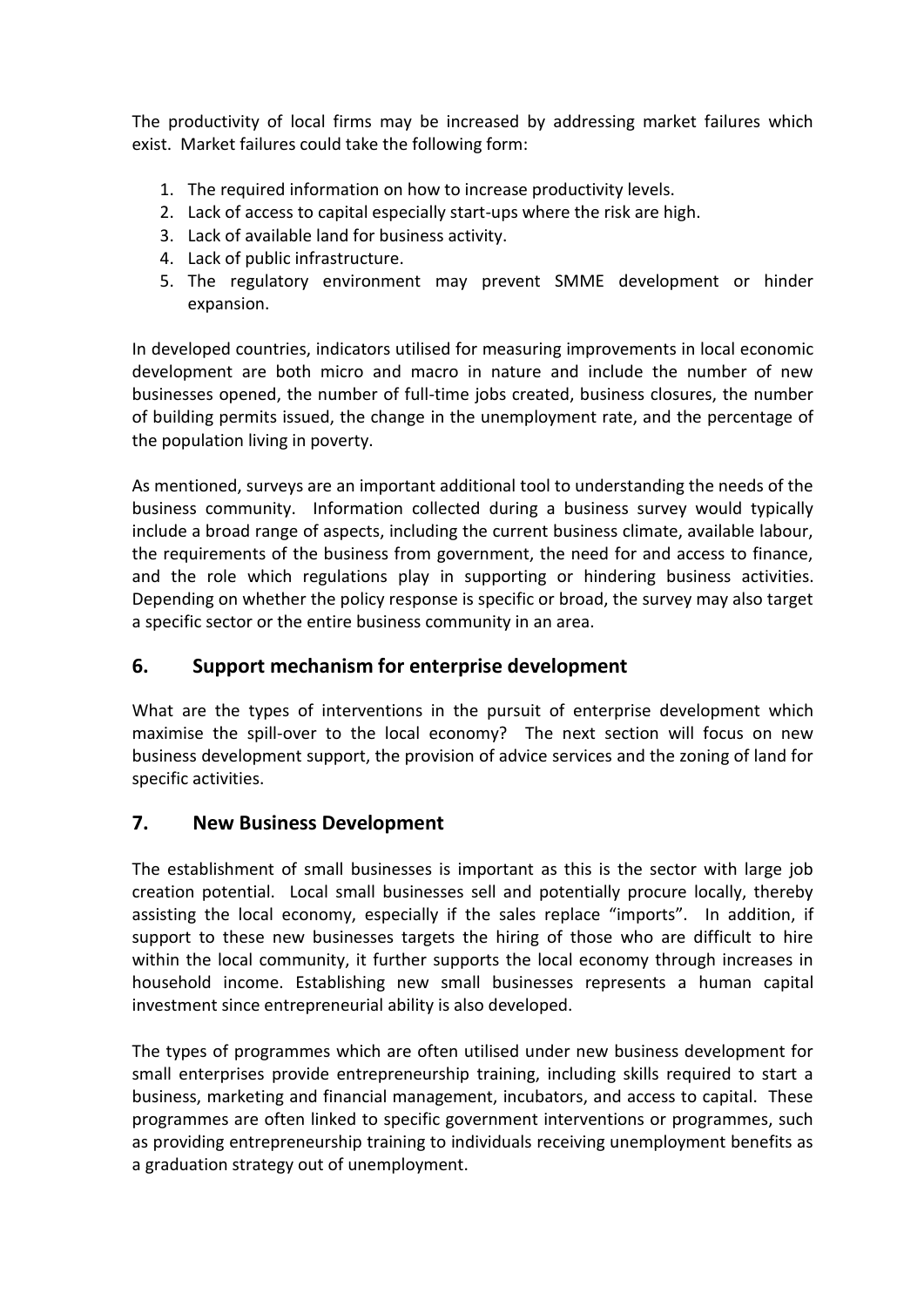## **8. Small Business Advice**

These types of services focus on providing access to information, infrastructure required to run a business, and access to credit. Services are offered through one-stop business development centres, but more and more the internet serves as a portal where services can be accessed with ease.

Business incubators comprise a facility which aims to support and nurture start-up funds during the initial phase of existence. These institutions normally provide access to space, shared office support, marketing support, and sometimes access to financing. Incubators could be run by non-profit organisations, development agencies, or the public or private sectors.

In relation to the access to capital and credit, this area has in recent years been dominated by the microfinance industry. Microfinance refers to the provision of financial services such as credit, savings and loans to poor people who are often not served by the formal banking system due to their inability to provide collateral, which results in a higher risk profile. Regarding provision of capital to small firms, it is important to consider the potential market distortions which could occur; for example, does it crowd out the activity of other local enterprises that are not assisted; for what period should the assistance be provided in order to prevent dependency; and finally, the need to balance business activities which are considered "too risky" for private financial markets but which have local social benefits.

Access to capital can also be achieved through a number of other channels, including.

- Direct loans through the creation of a fund (revolving loan fund) capitalised by public funds.
- The creation of institutions to provide capital, called business development finance institutions. These institutions are able to provide loans to enterprises which could not access loans in the private banking sector, and are able to accept rates of return that are lower than the market rates.
- Guarantees or subsidies can be provided to private institutions to reduce the risk and encourage loans to these small enterprises. In South Africa, the financial charter focuses on inclusive banking for individuals, but the role of banks in supporting small enterprise requires further examination.

# **9. The Zoning of Specific Land Use**

Local economic development can also focus on assigning land for specific activity. This has received some attention in the South African context and may be particularly important in terms of the establishment of supply chains in local areas. It has been suggested that there are large amounts of state-owned land which could be redistributed and utilised productively. The Department of Land Affairs has indicated that national and provincial government owns around 24.5 million hectares of land. For municipalities, around 1.2 million properties have been captured on the Department's database and not the hectare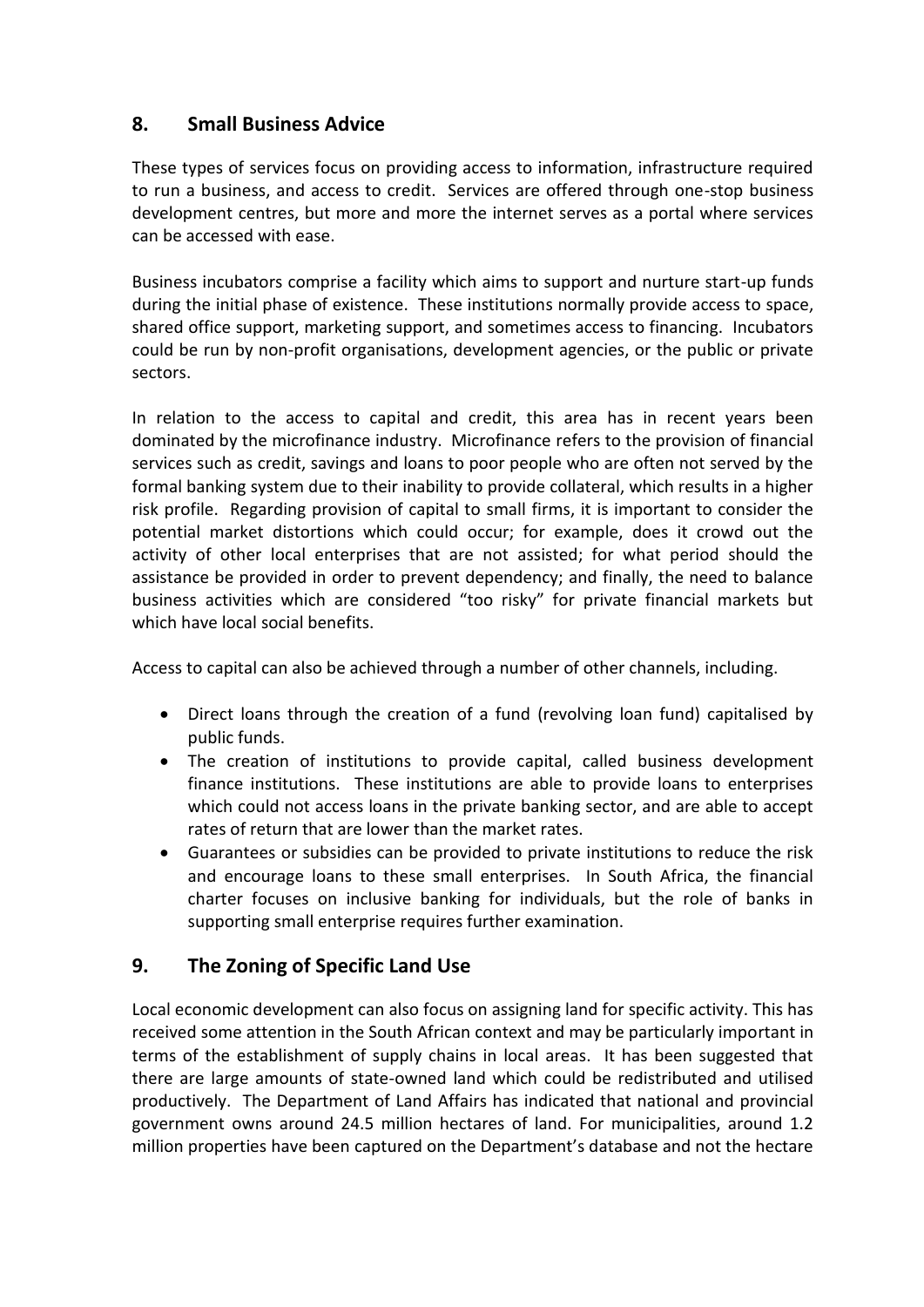covered by these properties<sup>5</sup>. The Department of Land Affairs has indicated that only 5% to  $7%$  – or two million hectares – of state-owned land is potentially available for agricultural redistribution or disposal. A progress report of the Panel of Experts on the Development of Policy on the Regulation of Ownership of Land in South Africa by Foreigners presented to the then Minister of Agriculture and Land Affairs, Ms A.T. Didiza in 2006, suggested that, "The bulk of state-owned land is already under occupation and use by Africans and coloureds who were previously merely "tenants" of the state and will now acquire title to the land they occupy, which amounts to approximately 19 million hectares. State land will therefore shrink dramatically. The other "state land" is divided between the defence forces, public works, state-owned enterprises and conservation. Besides, large areas of state land are in poor ecological regions not suitable for immediate low-cost sustainable productive development." In addition, the report indicated that better communication with the public is required regarding the current status of stateowned land.

The type of land which is targeted for zoning could include the following:

- 1. Brown fields: Idle or under-used industrial or commercial property which may be subject to certain environmental contamination.
- 2. Economically distressed areas in which enterprise zones are established through the provision of a tax incentive, certain services or infrastructure development. These could also include the industrial zones such as Coega in the Eastern Cape.

# **10. Who should take responsibility for LED?**

The World Bank<sup>6</sup> suggests that in the development of a LED strategy it is important to organise efforts by identifying all relevant stakeholders from individuals, firms and/or organizations in the public, private and not-for-profit sectors that have an interest in, and ability to contribute to, the development and operationalizing of the strategy. Establishing a strong leadership and responsibility role with the local government, locating the achievement of the strategy within, for example, the mayor's office, will add high level support for the strategy. Stakeholder involvement is essential to legitimise the process, since they provide insight and expertise. Furthermore,

- Public Private Partnerships can be utilised to improve on expertise and funding for programmes.
- The private sector is likely to know much more than local government representatives about the true state of the competitive position of the local economy. It is also the sector in which job creation occurs.
- Ensuring the participation of all spheres of government will lead to increased support which will assist in funding requests for a project.

<sup>1</sup> <sup>5</sup> Mail and Guardian, 2009, Who owns South Africa. Available at http://mg.co.za/article/2009-01-23-whoowns-what-land-in-south-africa 6

[http://web.worldbank.org/WBSITE/EXTERNAL/TOPICS/EXTURBANDEVELOPMENT/EXTLED/0,,contentMD](http://web.worldbank.org/WBSITE/EXTERNAL/TOPICS/EXTURBANDEVELOPMENT/EXTLED/0,,contentMDK:20185196~menuPK:402642~pagePK:148956~piPK:216618~theSitePK:341139,00.html) [K:20185196~menuPK:402642~pagePK:148956~piPK:216618~theSitePK:341139,00.html](http://web.worldbank.org/WBSITE/EXTERNAL/TOPICS/EXTURBANDEVELOPMENT/EXTLED/0,,contentMDK:20185196~menuPK:402642~pagePK:148956~piPK:216618~theSitePK:341139,00.html)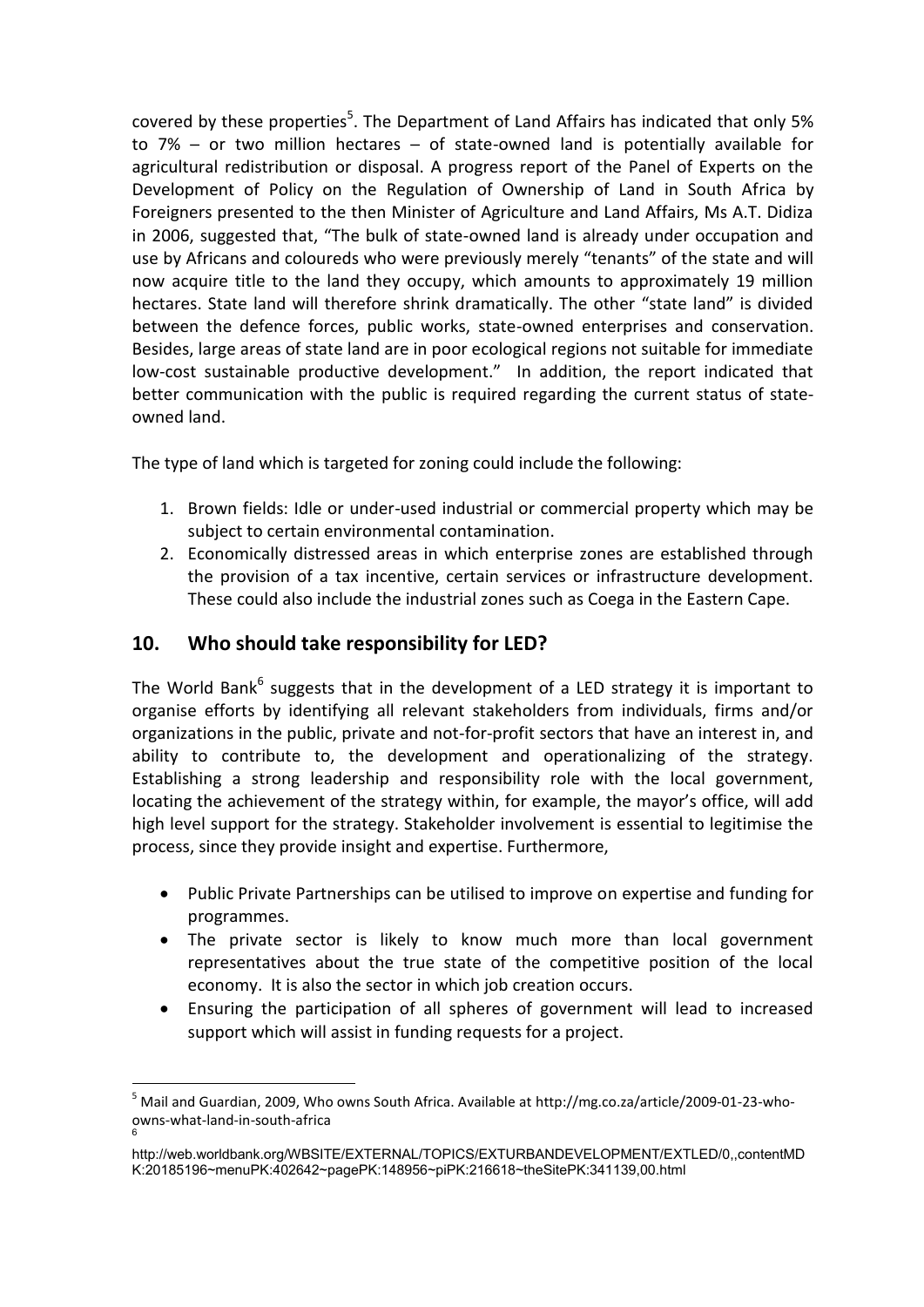Community-based development organisations are important stakeholders in LED. Due to their understanding of what the community requires, these organisations may be better able to screen, counsel and support community members in obtaining employment.

Community-based organisations are better able to involve communities in micro businesses, identifying the local entrepreneur, assisting in start-ups, and expanding local businesses.

## **EXAMPLES OF LOCAL ECONOMIC DEVELOPMENT CASE STUDIES FROM THE WORLD BANK<sup>7</sup>**

#### **A. Singapore**

#### **Singapore Economic Development Board (EDB)<sup>8</sup>**

The EDB was established in 1961 as the lead government agency to develop the country as a global economic hub. The objectives of the board are achieved through attracting foreign investments (one-stop agency for local and foreign investors on both the manufacturing and services industry), growing of vertical industries in new areas, and enhancing the business environment through using information gathered to ensure that infrastructure and public services remain efficient and cost-competitive.

#### **B. Vietnam**

#### **Vietnam Competitiveness Initiative**<sup>9</sup>

Private sector economic activity has grown dramatically in Vietnam, but is concentrated in only certain enterprises. Eleven of the country's 64 provinces account for over 70% of private sector investment and revenue. To improve the performance of all provinces, the Provincial Competitiveness Index (PCI) has been instituted to assess and benchmark the performance of provincial governments in developing business-friendly regulatory environments for private sector development. This is an important step, and the first phase of the initiative, which ran from 2003 to 2008, was funded by DFID and was aimed at increasing the competiveness of small and medium enterprises through three areas:

- Improved economic governance at a provincial level, measured through a Provincial Competiveness Index and other research analysis.
- **.** 7

[http://web.worldbank.org/WBSITE/EXTERNAL/TOPICS/EXTURBANDEVELOPMENT/EXTLED/0,,contentMD](http://web.worldbank.org/WBSITE/EXTERNAL/TOPICS/EXTURBANDEVELOPMENT/EXTLED/0,,contentMDK:20196572~menuPK:402644~pagePK:148956~piPK:216618~theSitePK:341139,00.html) [K:20196572~menuPK:402644~pagePK:148956~piPK:216618~theSitePK:341139,00.html](http://web.worldbank.org/WBSITE/EXTERNAL/TOPICS/EXTURBANDEVELOPMENT/EXTLED/0,,contentMDK:20196572~menuPK:402644~pagePK:148956~piPK:216618~theSitePK:341139,00.html)

<sup>&</sup>lt;sup>8</sup> <http://www.edb.gov.sg/>

<sup>&</sup>lt;sup>9</sup> http://www.vnci.org/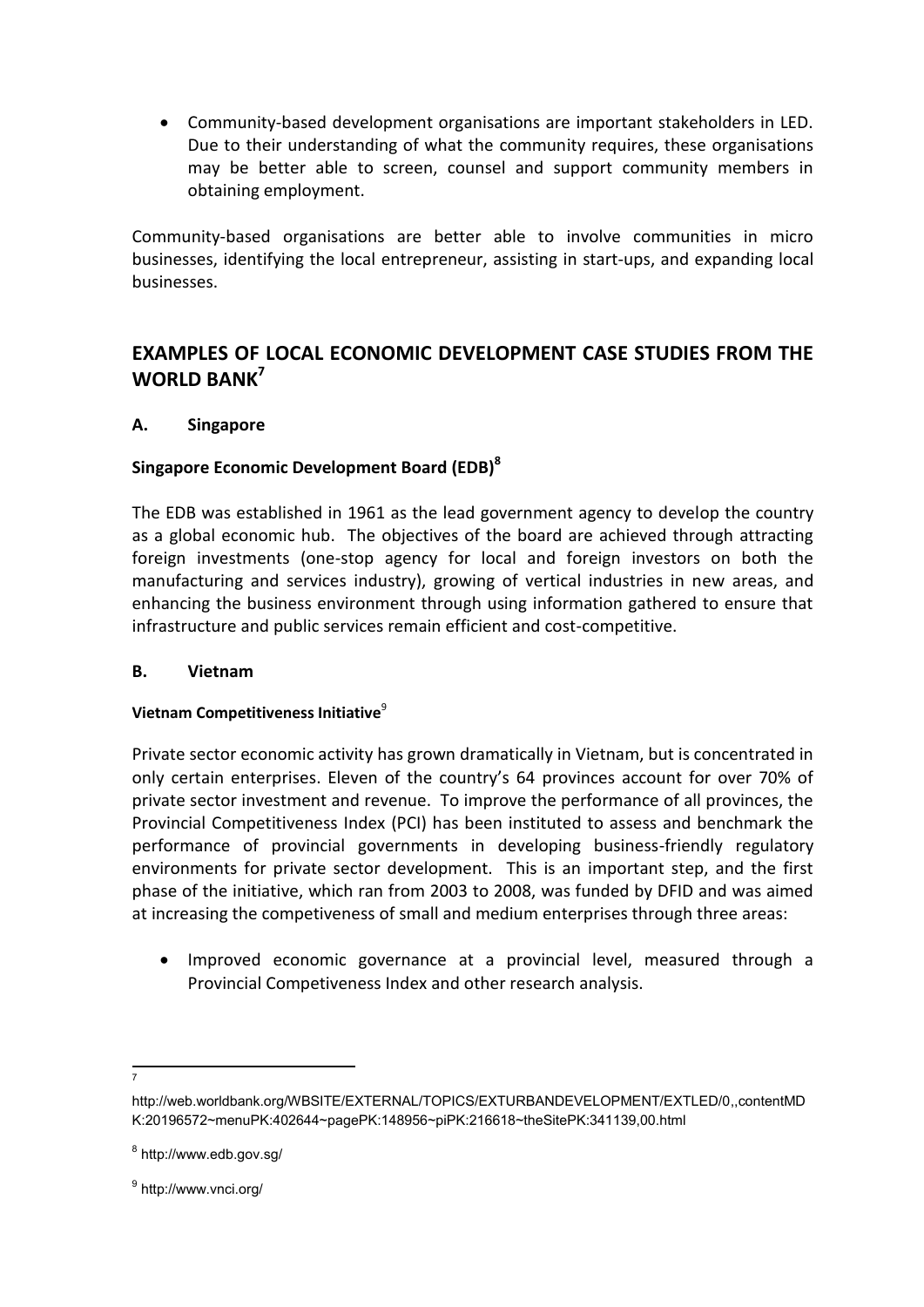- Focusing on four industries as a catalyst for growth, namely ITC, dragon fruit production, home furnishing and banking. Removing the constraints to international competiveness also received attention.
- Improved access to credit and finance by SMMEs.

#### **C. Bosnia and Herzegovina**

**[Prijedor Entrepreneurship and SME Development Strategy](http://siteresources.worldbank.org/EXTLED/Resources/prijedor-sme-strategy.pdf) (2003-2008)**  This strategy focuses on entrepreneurship development in small and medium enterprises, through the creation of an environment which is conducive to economic activity as well as the development and expansion of existing enterprises. The strategy established information centres, one-stop centres and a fund to provide credit to fruit producers. The municipality undertook an economic analysis of the area in order to understand the constraints as well as a SWOT analysis to inform the development of the strategy. As with many similar strategies, information regarding the success of the project is very limited.

### **D. South Africa**

An evaluation of LED policies in South Africa was undertaken in 2005, jointly funded by the World Bank and the Netherlands Trust Fund (Nel *et al*, 2005). Such a focus was motivated by the South African Constitution which mandates municipalities to play a central role in social and economic development, with support from the government to promote widespread application of appropriate programmes. The key policies and laws in support of pro-poor LED include the RDP, the Constitution, the Municipal Structures Act, and the Local Government White Paper. Policies which provide implementation support include the Integrated Development Planning process which requires an economic and spatial development component, promotion of citizen participation, and appropriate institutional and funding mechanisms. Strategies which the DPLG (2000) proposed in support of LED include SMME promotion and support; community-focused economic development, export promotion, business retention and extension, and attracting investment to the area through industry marketing.

While a strong LED focus exists in major cities in South Africa, it is in rural and small towns ─ areas of high unemployment and poverty ─ where pro-poor LED policies would have the largest impact. In these towns local economic issues have centred on attempts to halt economic decline, and addressing high levels of poverty in the context of limited resources and capacity. Because of these constraints, much of the responsibility for change has rested with residents of the communities as well as community-based organisations.

In South Africa, much research has been focused on macro constraints, but microeconomic policy which also relates to LED-based polices has received little attention. This limits the general understanding of the needs of poor communities and the policies required to support them. Very little co-ordination exists between polices, and private sector involvement remains limited. The research has also identified concerns that relate to pro-poor versus pro-market approaches; previous unsustainable projects which have failed and contributed to negative perceptions about the effectiveness of LED programmes; and municipalities which lack the skills and capacity to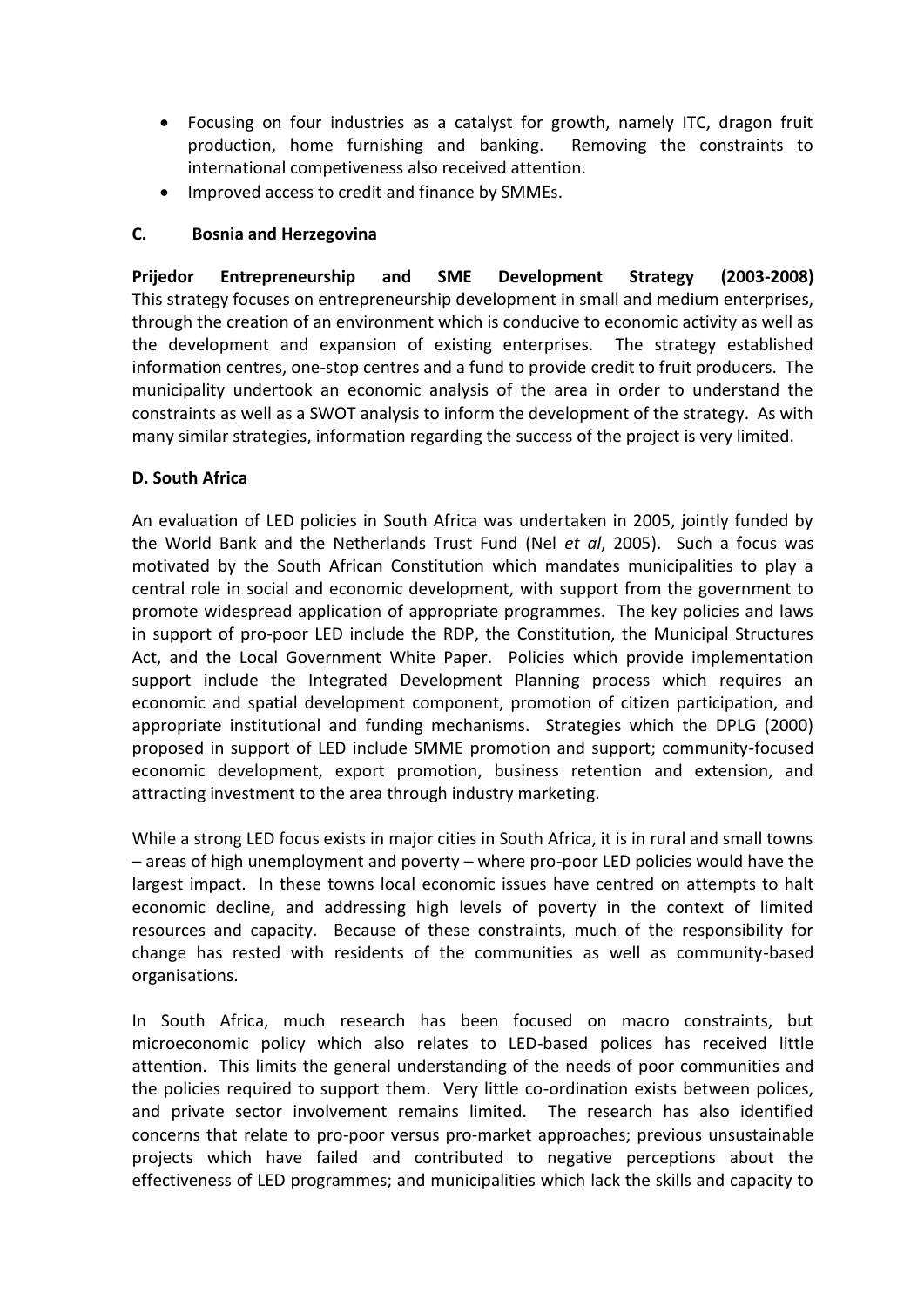deliver on the LED mandate. In addition, the devolution of LED activities to municipalities has not been accompanied by the required funds. The main delivery mandate is viewed by many municipalities as being service delivery and not LED, but these should be integrated in achieving economic growth and employment opportunities.

The recent relative successes of the Community Works Programme  $(CWP)^{10}$  has shown that with the right approach, combined with community involvement, can be successful. It represents an intervention which was piloted and mainstreamed within a government department. The CWP serves as a safety net for the unemployed in marginal areas while also contributing to public assets and services by poor communities for poor communities. It works on the principle of "guaranteed minimum employment" based on similar schemes in India, which guarantee its participants 100 days of work a year. In South Africa, two days per week of employment is guaranteed at a wage rate of R63.18 per day. The CWP is an area-based programme based on a designated site, which is normally a ward or municipal area, in which useful work is identified, and will bring benefit for the local community as identified through ward committees or local development forums. Activities are broad and can include home-based care, mapping of orphans and vulnerable children, establishing and maintaining food gardens, environmental services, and the creation and maintenance of community assets such as parks, water tanks and roads. It is a labour-intensive programme in which 65% of the budget is allocated to the payment of wages. As at end March 2011, 89 689 individuals on 56 sites around the country participated in the programme, providing 5 449 376 work days, for which R307 million was paid in wages. $^{11}$ 

Overall, Nel *et al* (2005) finds that LED is unevenly developed and operationalized amongst the different areas in South Africa, and there are vast differences between wellresourced and capacitated areas in large cities vs. those in rural areas. Defining LED also appears to differ amongst municipalities. In terms of reporting, very few municipalities have poverty reduction targets or report on the growth which occurred as a result of LED policies. Job creation is mostly temporary and the long term impact must still be determined. Most municipalities utilise a very narrow range of interventions, namely public procurement, urban renewal, SMME programmes, and public works. Pro-poor LED strategies focus mainly on the informal sector and community-based initiatives.

As regards the monitoring and evaluation of LED strategies, most of the municipalities focused on outcomes related to poverty, employment creation, and economic growth, relying on data collected by Stats SA while also undertaking their own research, mainly in metros.

The World Bank provides a scorecard which examines four dimensions that can be used to evaluate LED policies: these are liveability, competiveness, good governance and management, and bankability (sustainability of the municipality's finances). The indicators to evaluate and monitor these criteria are presented at the end of this paper. In conclusion, it is important to learn from programmes which have shown success in impacting positively on the lives of poor communities. , When designing an intervention

 $\overline{a}$ <sup>10</sup> http://www.cogta.gov.za/cwp/

<sup>&</sup>lt;sup>11</sup> Communities at Work, Community Works Programme 2010/11 (Department of Co-operative Governance).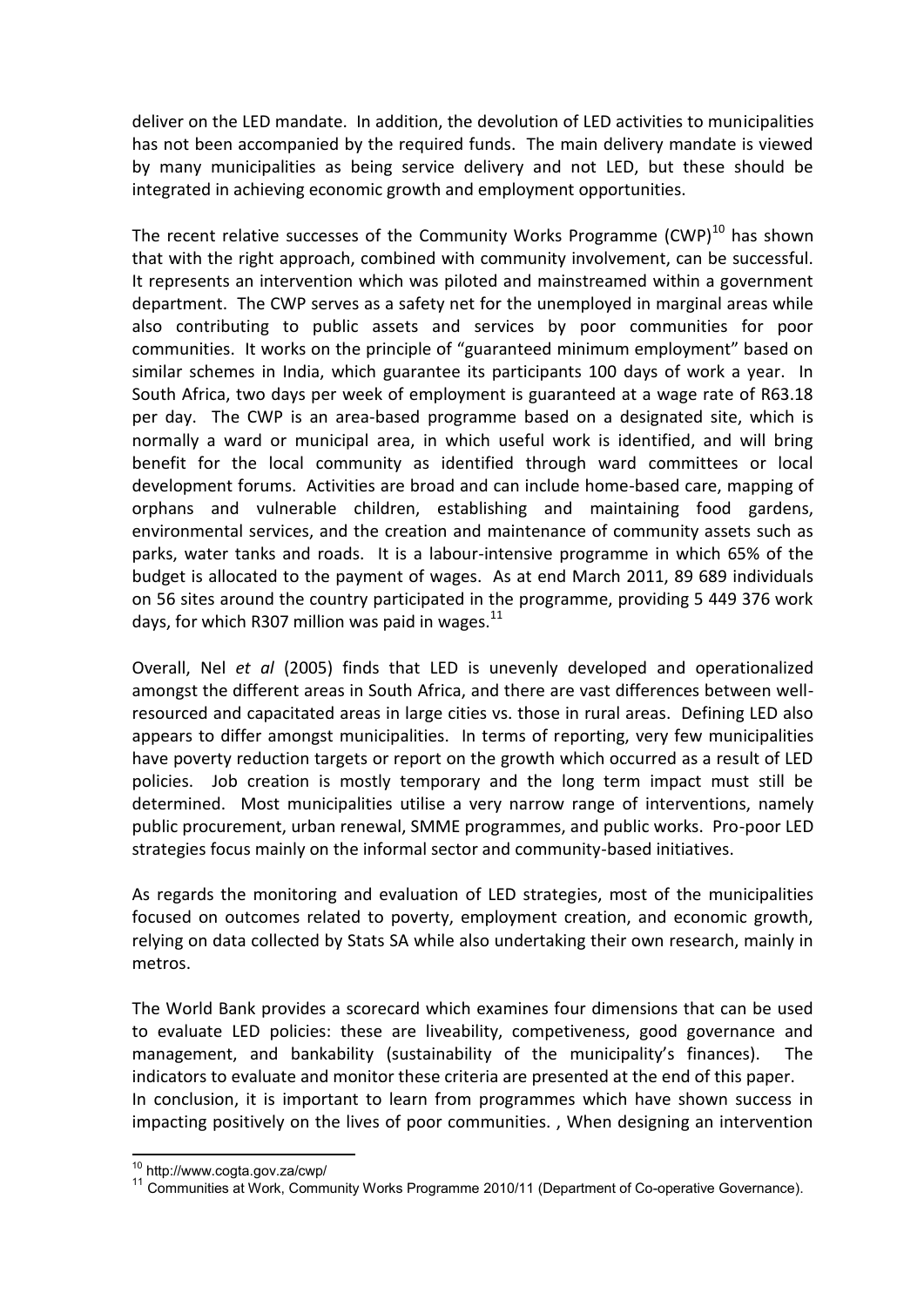and the types of indicators which could be appropriate for measuring the impact on the local economy, keep in mind the challenges related to skills and capacity at the local economy level.

#### **11. Further Research**

The following areas will require additional research:

- How to build on examples of indicators from developed countries but adapt these for use within the developing country context.
- Does the current status quo, namely the level of infrastructure in rural areas, support local economic development, and if so, what are the requirements which need to be in place for local economic activity to be stimulated.
- To what extent should distressed areas and areas of high unemployment be the main focus when deciding on an intervention, based on investigation of the aspects related to pro-poor LED.

#### **REFERENCES**

- Bartik, T.J. (2002). "Evaluating the impacts of local economic development policies on local economic outcomes: What has been done and what is doable?" The W.E Upjohn Institute for Employment Research, Staff Working Paper No 03-89, November 2002.
- Bartik, T.J. "Local Economic Development Policies". W.E Upjohn Institute for Employment Research, Staff Working Paper No 03-91, January 2003.
- EDAC/ACDE. 2001. Performance measurement in economic development: the development of performance management systems for local and regional economic development organisations. Prepared by Matthew Fischer and Associates Inc. Economic Development Consulting. September.
- Goetz, E. G. (1994). "Expanding Possibilities in Local Development Policy: An Examination of U.S. Cities." *Political Research Quarterly*, pp. 85-109, March.
- Nel, E. et al in full . 2005."Investigation of Pro-Poor Local Economic Development in South Africa". *World Bank-Netherlands Partnership Program (BNPP)*, "Evaluating and Disseminating Experiences in Local Economic Development". October..
- Community Works Programme (CWP). Annual Report 2009-2010, Department of Cooperative Governance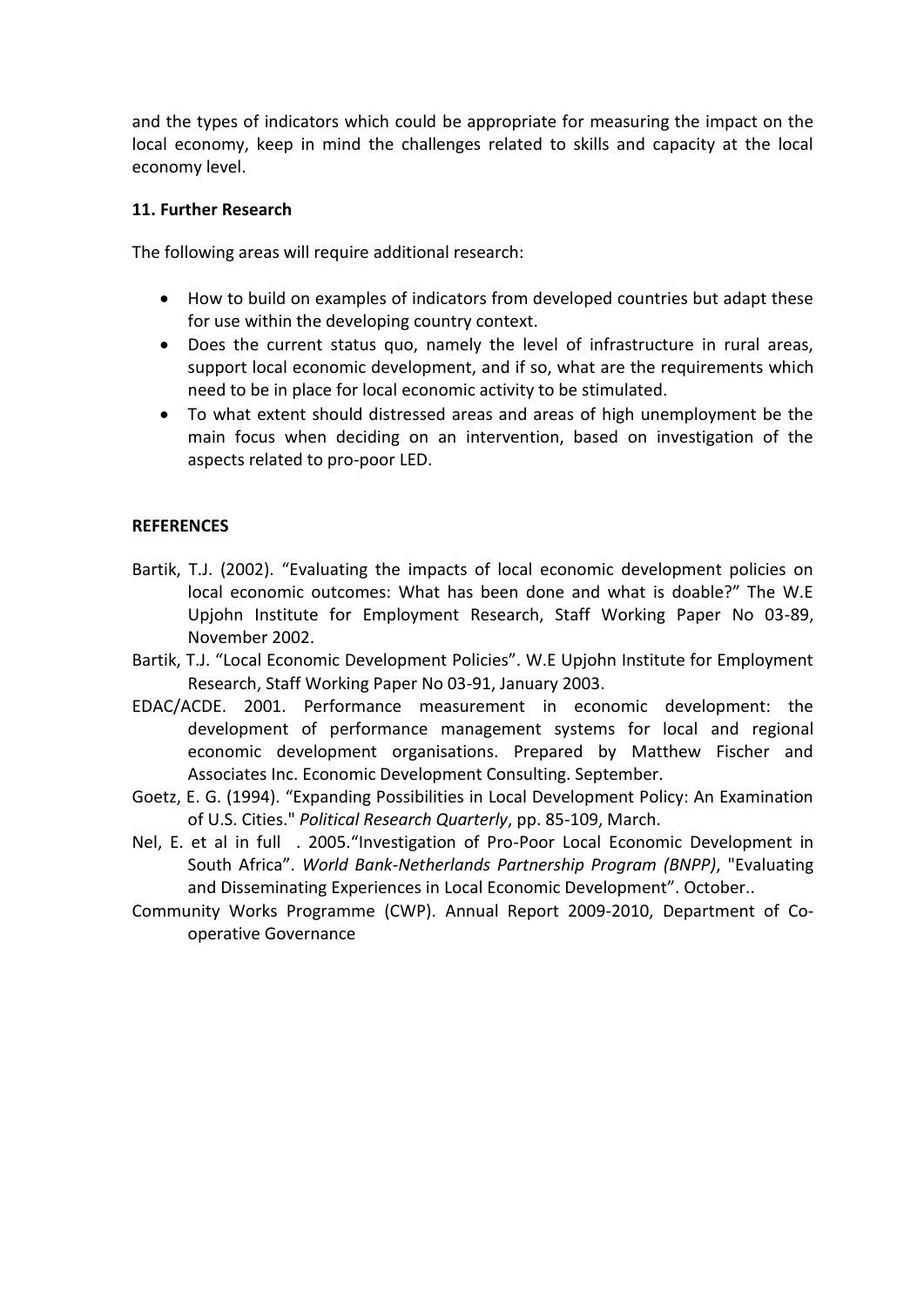# **Appendix: Framework for M&E of Pro-poor LED strategies**

| <b>Outcomes</b>                                                                    |  |
|------------------------------------------------------------------------------------|--|
| Increasing employment, economic growth and reducing inequality                     |  |
| Improvements in the quality of livelihoods                                         |  |
| Financial assets: Level of income & wealth                                         |  |
| Human assets: Improved skills levels, health and nutrition                         |  |
| Social assets: Strong communities and social structures                            |  |
| Natural assets: Availability of natural resources for consumption and economic use |  |
| Physical assets: Personal and public assets, e.g. housing and electricity          |  |
| Reduction in vulnerability of hh to external and internal shocks                   |  |
| Sustainable use of resources                                                       |  |

Nel, E. et al "Investigation of Pro–Poor Local Economic Development in South Africa", *World Bank-Netherlands Partnership Program (BNPP)*, "Evaluating and Disseminating Experiences in Local Economic Development", October 2005.